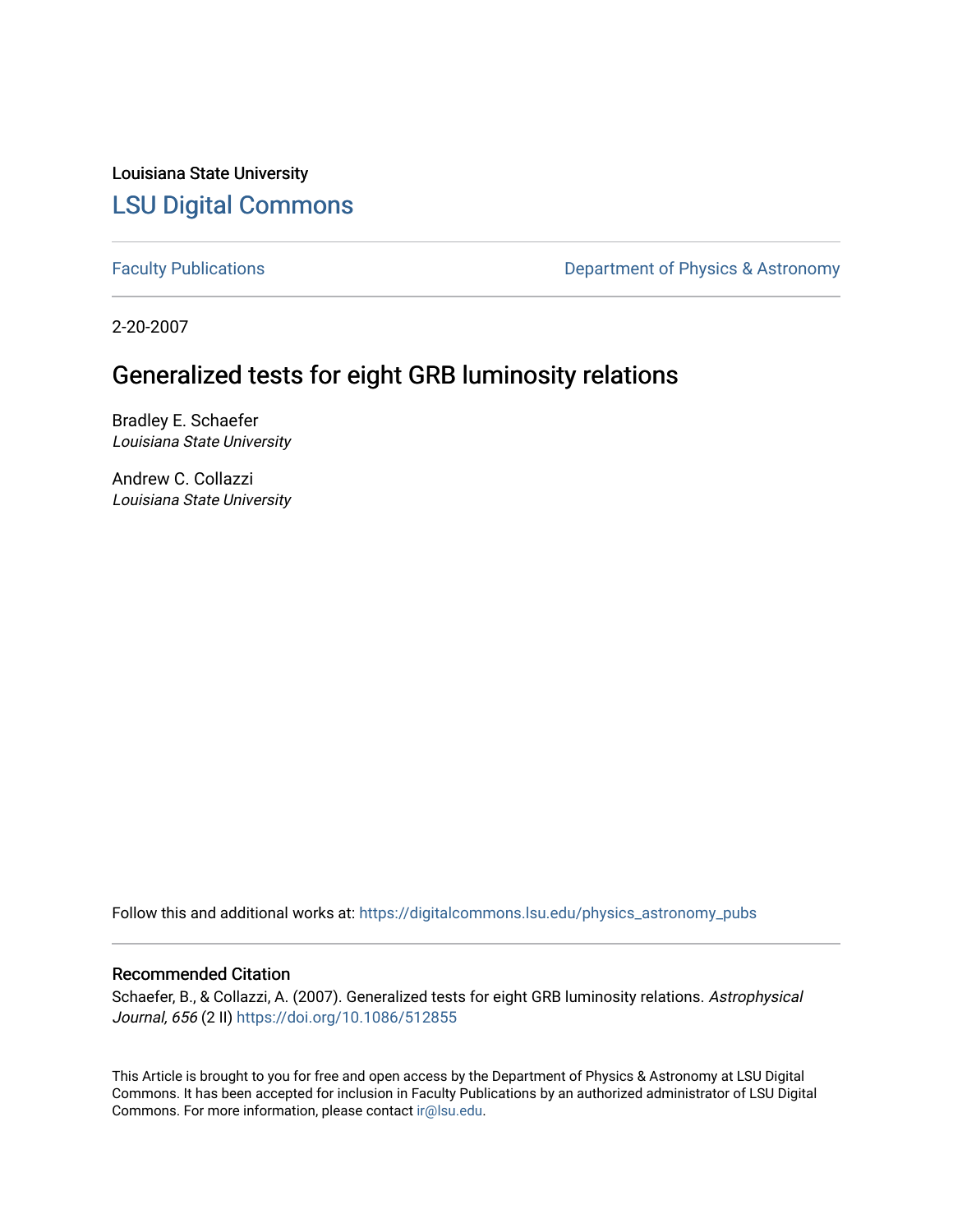# Generalized Tests for Eight GRB Luminosity Relations

Bradley E. Schaefer

Andrew C. Collazzi

Physics and Astronomy, Louisiana State University, Baton Rouge, LA, 70803

## ABSTRACT

Long duration Gamma-Ray Bursts (GRBs) have eight luminosity relations where observable burst properties can yield the burst luminosity and hence distance. This turns GRBs into useful tools of cosmology. Recently, two tests have been proposed (by Nakar & Piran and by Li) for which one of the eight relations is claimed to have significant problems. In this paper, we generalize these tests and apply them to all eight GRB luminosity relations. (a) All eight relations pass the Nakar & Piran test after accounting for the uncertainties on the data and the dispersions of the correlations. (b) All eight relations are good when the GRB redshifts are known, for example for calibration of the relations and for GRB Hubble diagram purposes. (c) We confirm the earlier results that the  $E_{\gamma,iso} - E_{peak}$  Amati relation must produce very large error bars whenever an unknown redshift being sought is  $\gtrsim$  1.4. (d) The  $E_{\gamma} - E_{peak}$  relation of Ghirlanda et al. must produce very large error bars whenever an unknown redshift being sought is  $\geq$  3.4. (e) The other six relations have no problem at all from the ambiguity test of Li.

Subject headings: Gamma-Ray: Bursts

#### 1. Introduction

Long-duration Gamma-Ray Bursts (GRBs) have eight separate luminosity relations, where a measured photometric or spectroscopic property is correlated with the burst's luminosity (Norris, Marani, & Bonnell 2000; Fenimore & Ramirez-Ruiz 2000; Schaefer 2003; Amati et al. 2002; Ghirlanda, Ghisellini, & Lazzati 2004; Schaefer 2002; Firmani et al. 2006). Physical explanations for these relations have been proposed (Schaefer 2004; Mészáros et al. 2002; Kobayashi, Ryde, & MacFadyen 2002; Schaefer 2003; Rees & Mészáros 2005; Schaefer 2002; Thompson, Mészáros, & Rees 2006; Eichler & Levinson 2004; Liang, Dai, & Wu 2004; Giannios & Spruit 2006). The relations return luminosities with varying degrees of accuracy.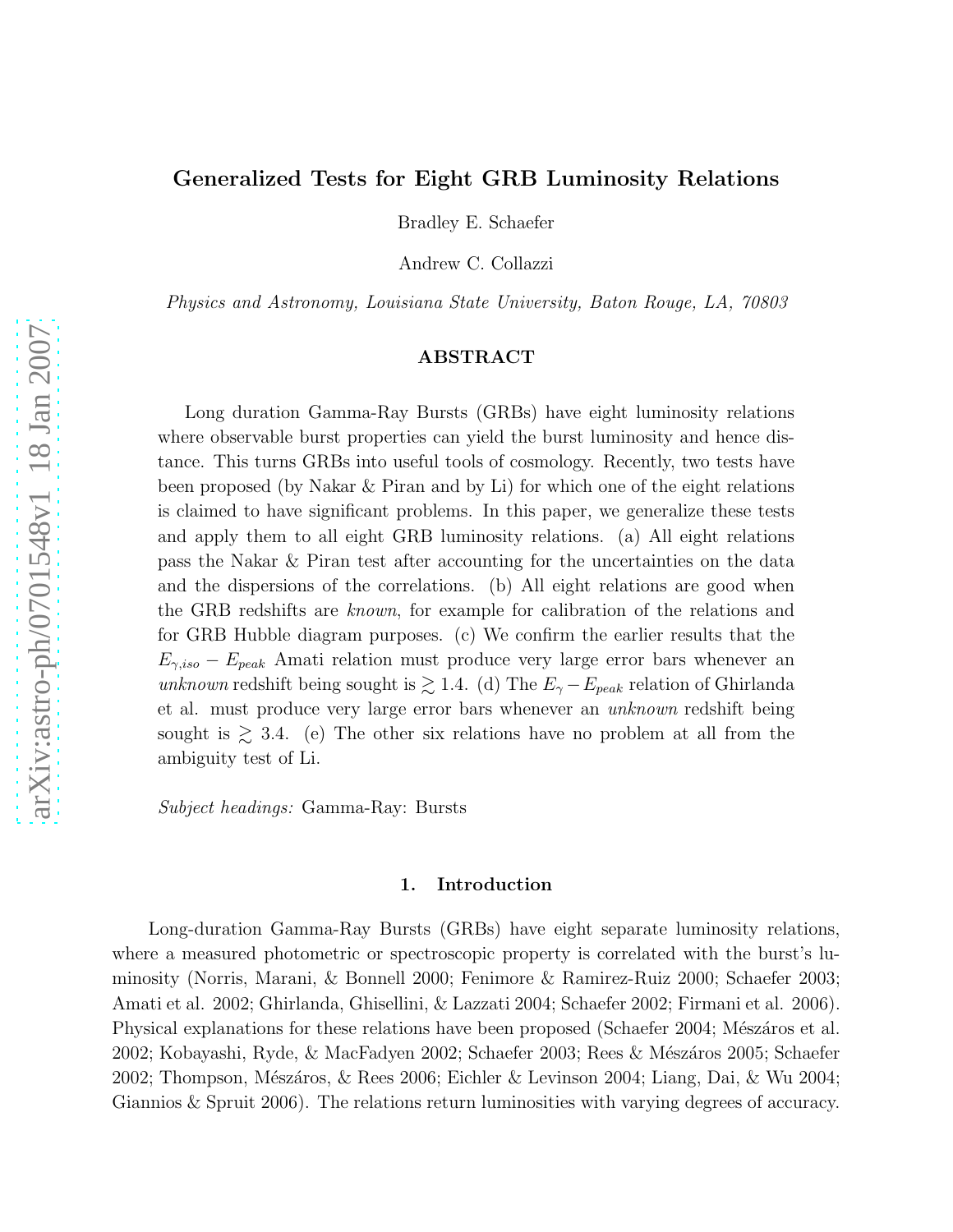As the returned luminosities from each of the eight relations are largely independent, they are best combined to produce a single weighted-average luminosity with a surprisingly good accuracy. This combined luminosity along with the burst's brightness can give a luminosity distance to the GRB, and then paired with a fiducial cosmology to yield a redshift of the burst. With our sample of 69 GRBs with spectroscopic redshifts, we have already demonstrated that the accuracy is 26% in redshift (Schaefer 2006). The scatter of our derived redshifts about the spectroscopic redshifts is a good Gaussian distribution with a reduced chi-square of nearly unity, so this demonstrates that our derived error bars are realistic. With this, we have a method to derive distances to all GRBs with good confidence to within the quoted error bars.

Nakar & Piran (2005) have proposed a new test of one particular GRB luminosity relation. The tested relation is the one between the GRB isotropic energy in the gamma-ray band,  $E_{\gamma,iso}$ , and the observed photon energy of the peak in the  $\nu F_{\nu}$  spectrum,  $E_{peak}$ , as first found by Amati et al. (2002). Their idea was to set up an equality between the energy based on the observed fluence and the energy derived from the luminosity relation, move all the redshift dependent terms to one side and the observables to the other side of the equation. From here, a maximum can be found on the redshift side and compared with the quantity calculated from the observables for many GRBs. The Nakar & Piran test is then to see whether the derived quantities from the observables exceeds this maximum possible value (at least to within the error bars). When applied to a sample of BATSE bursts, they found that ∼25% of their samples violated this simple requirement. Subsequently, Band & Preece (2005) found that 88% of their sample of BATSE bursts violated the Nakar & Piran test. This would be a serious blow against the validity of one of the luminosity relations. Amati (2006) has strongly defended this particular luminosity relation, mainly on the grounds that the luminosity relation is highly significant, broadly applicable, and fits a well-defined calibration. Ghirlanda, Ghisellini, & Firmani (2005) have explained the discrepancy as simply that Nakar & Piran used an old version of the Amati relation (based on just nine bursts) and did not allow for the real uncertainties.

Li (2006) has applied a similar analysis to the  $E_{\gamma,iso} - E_{peak}$  Amati relation to demonstrate that the returned redshifts for any burst is actually ambiguous with two possible values. Li finds the maximum to occur at a redshift of 3.8, such that, for example, a  $z = 2.8$ burst has identical properties as a  $z = 5$  burst. In addition, around the redshift of the maximum, the derived error bar should be very large. For realistic error bars, Li finds that the Amati relation will return redshifts with very large uncertainties for bursts with  $z \gtrsim 1.4$ .

With this, we have what can be perceived as a significant challenge to the reliability, ambiguity, and utility of one of the eight luminosity relations. The obvious task is to gener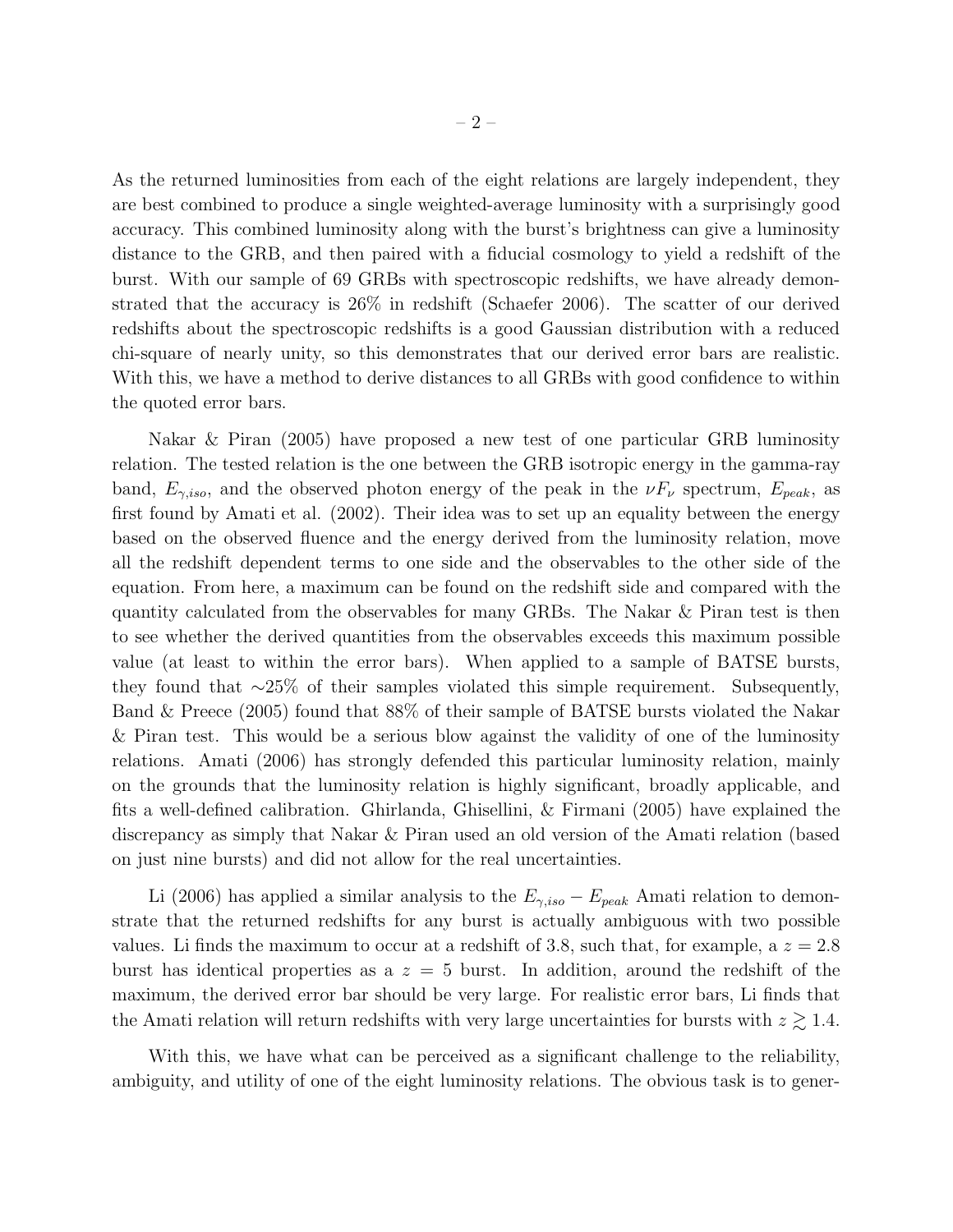alize this test to all eight of the luminosity relations. Indeed, Band & Preece have already applied the Nakar & Piran test to the  $E_{\gamma}-E_{peak}$  relation of Ghirlanda, Ghisellini, & Lazzati (2004), and found only a small fraction of violators (1.6%). In this paper, we generalize the tests of Nakar & Piran and Li to all eight GRB luminosity relations. The importance of these tests is that they bear on the validity and accuracy of all the relations, and the utility of these relations is a prerequisite for getting cosmology from GRBs.

#### 2. The Generalized Test

We will now present the same derivation as used in Nakar  $\&$  Piran (2005) and Li (2006), but with a generalized notation that can handle all eight luminosity relations.

The luminosity relations connect a measure of the burst's luminosity (notated as  $\mathcal{L}$ ) with a luminosity indicator (notated as  $\mathcal{I}$ ). The luminosity,  $\mathcal{L}$ , can be the isotropic luminosity, L, the isotropic energy emitted in gamma rays,  $E_{\gamma,iso}$ , or the  $E_{\gamma,iso}$  value corrected by the beaming factor ( $F_{\text{beaming}}$ ) from the jet,  $E_{\gamma}$ . The luminosity indicator,  $\mathcal{I}$ , can be the spectral lag  $\tau_{lag}$  (Norris, Marani, & Bonnell 2000), the variability V (Fenimore & Ramires-Ruiz 2000), the  $E_{peak}$  from the spectrum, the minimum rise time in the light curve  $\tau_{RT,min}$ , or the number of peaks in the light curve  $N_{peak}$ . In addition, Firmani et al. (2006) take a particular combination involving  $E_{peak}$  and  $T_{0.45}$  (the duration over which the brightest portion of the light curve emits 45% of the fluence) to be a luminosity indicator, as given by  $E_{peak}^{1.62}T_{0.45}^{-0.49}$ . All of these indicators have to be corrected from their observed values to the values in the GRB rest frame by multiplication by  $1 + z$  raised to a power Q. The relations are all simple power laws with indices m and constants  $A$ . The luminosity relations can be expressed as

$$
\mathcal{L} = \mathcal{A}[\mathcal{I}(1+z)^{Q}]^{m}.
$$
 (1)

The eight relations have their particular values for  $\mathcal{L}$ ,  $\mathcal{A}$ ,  $\mathcal{I}$ ,  $Q$ , and m given in Table 1.

The  $\mathcal L$  for each burst of known redshift can be determined from the observed brightness, B. The B value will either be the bolometric peak flux,  $P_{bolo}$ , the bolometric fluence,  $S_{bolo}$ , or the beaming corrected fluence,  $S_{bolo}F_{beam}$ , depending on the value for  $\mathcal{L}$ . The inverse square law of light can then be expressed as

$$
\mathcal{L} = 4\pi d_L^2 \mathcal{B} (1+z)^{-B}.
$$
\n(2)

The luminosity distance,  $d_L$ , is related to the redshift, z, through the usual integral; for which we have throughout this paper assumed a flat universe with  $\Omega_M = 0.27$  and an unchanging cosmological constant of  $w = -1$ . When we are dealing with fluences and burst energies, a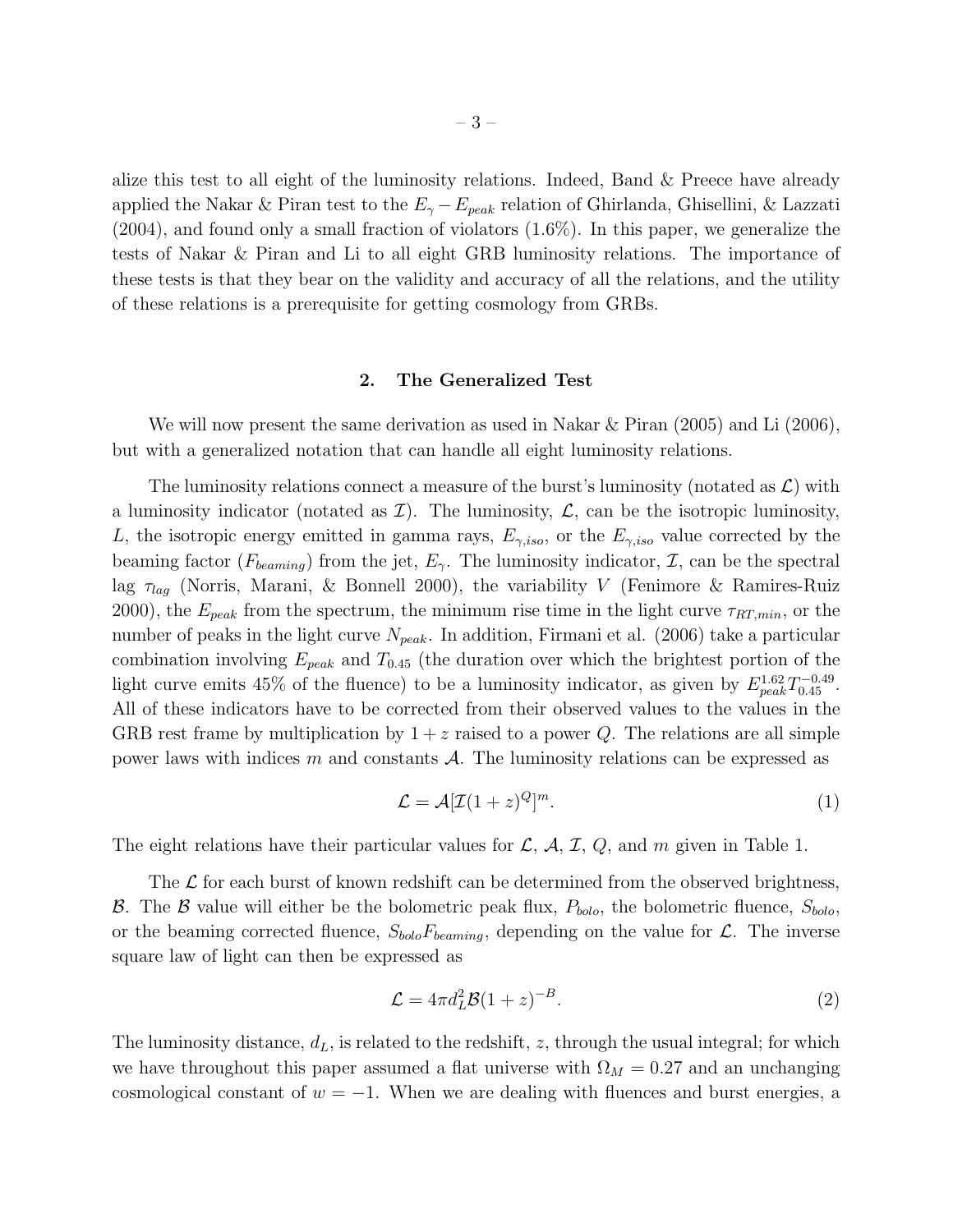factor of  $(1+z)^{-1}$  is need to correct for time dilation. The corresponding values for B and B are presented in Table 1 for each luminosity relation.

We can use equations 1 and 2 to eliminate  $\mathcal{L}$ . With this, we can place all the redshiftdependent terms onto the left side of the equation and all the observable quantities on the right side of the equation. Finally, we can multiply both sides by  $(H_0/c)^2$  so as to make both sides dimensionless and of reasonable magnitude. Thus,

$$
(H_0/c)^2 d_L^2 (1+z)^{-Qm-B} = [(H_0/c)^2 / 4\pi] (\mathcal{A} \mathcal{I}^m / \mathcal{B}). \tag{3}
$$

We will be making frequent reference to both the left and right sides of this equation separately, so we will notate the two sides separately. This will be

$$
\mathcal{F}(\mathcal{I}, \mathcal{B}) = [(H_0/c)^2 / 4\pi] (\mathcal{A} \mathcal{I}^m / \mathcal{B}), \tag{4}
$$

$$
\mathcal{F}(z) = (H_0/c)^2 d_L^2 (1+z)^{-Qm-B}.
$$
\n(5)

With this, we expect  $\mathcal{F}(\mathcal{I}, \mathcal{B}) = \mathcal{F}(z)$ .

It is convenient to define a maximum value for  $\mathcal{F}(z)$ , which we will label as  $\mathcal{F}_{max}$ . For two of the relations, the  $\mathcal{F}(z)$  comes to a simple maximum at some moderate redshift value,  $z_{peak}$  (see Table 1). For the other relations, the  $\mathcal{F}(z)$  keeps rising as the redshift increases out past where any GRB might lie. In the spirit of this test, we know that these  $\mathcal{F}(z)$  values for all observed bursts must be less that the value at the maximum GRB redshift. From Bromm & Loeb (2002), we know that GRBs cannot be made at  $z > 20$  or so. Thus, for the six relations with no  $z_{peak}$ , we take  $\mathcal{F}_{max}$  to be the value of  $\mathcal{F}(z=20)$ . The values of  $\mathcal{F}_{max}$  are given in Table 1. So in the most general terms, the Nakar & Piran test is whether  $\mathcal{F}(\mathcal{I}, \mathcal{B})/\mathcal{F}_{max} > 1$  for observed GRBs, while the Li test is whether  $z_{peak} \lesssim 10$ .

To extend the Nakar & Piran test, we have chosen to use a set of 69 GRBs with spectroscopic redshifts for which all the required data have already been extracted and reduced for purposes of making a GRB Hubble diagram. Complete details on the selection of these bursts, their redshifts, and all their observed properties are presented in Schaefer (2006). These bursts were the ones used to derive the best fit luminosity relations (Schaefer 2006) as expressed by Equation 2 and the parameters in Table 1. The scatter of the observed  $\mathcal L$  about the value derived from the observed  $\mathcal I$  varies widely amongst the relations, with the scatter generally being larger than the error bars from measurement errors alone. Schaefer (2006) has shown that this systematic scatter is not apparently dependent on redshift or luminosity, and its magnitude is consistent with arising from the expected scatter due to Malmquist and gravitational lensing effects. To account for this systematic error, we add in quadrature the values listed in Table 1. The result is that the combined redshifts (from all available luminosity indicators) have a one-sigma scatter of 26% when compared to the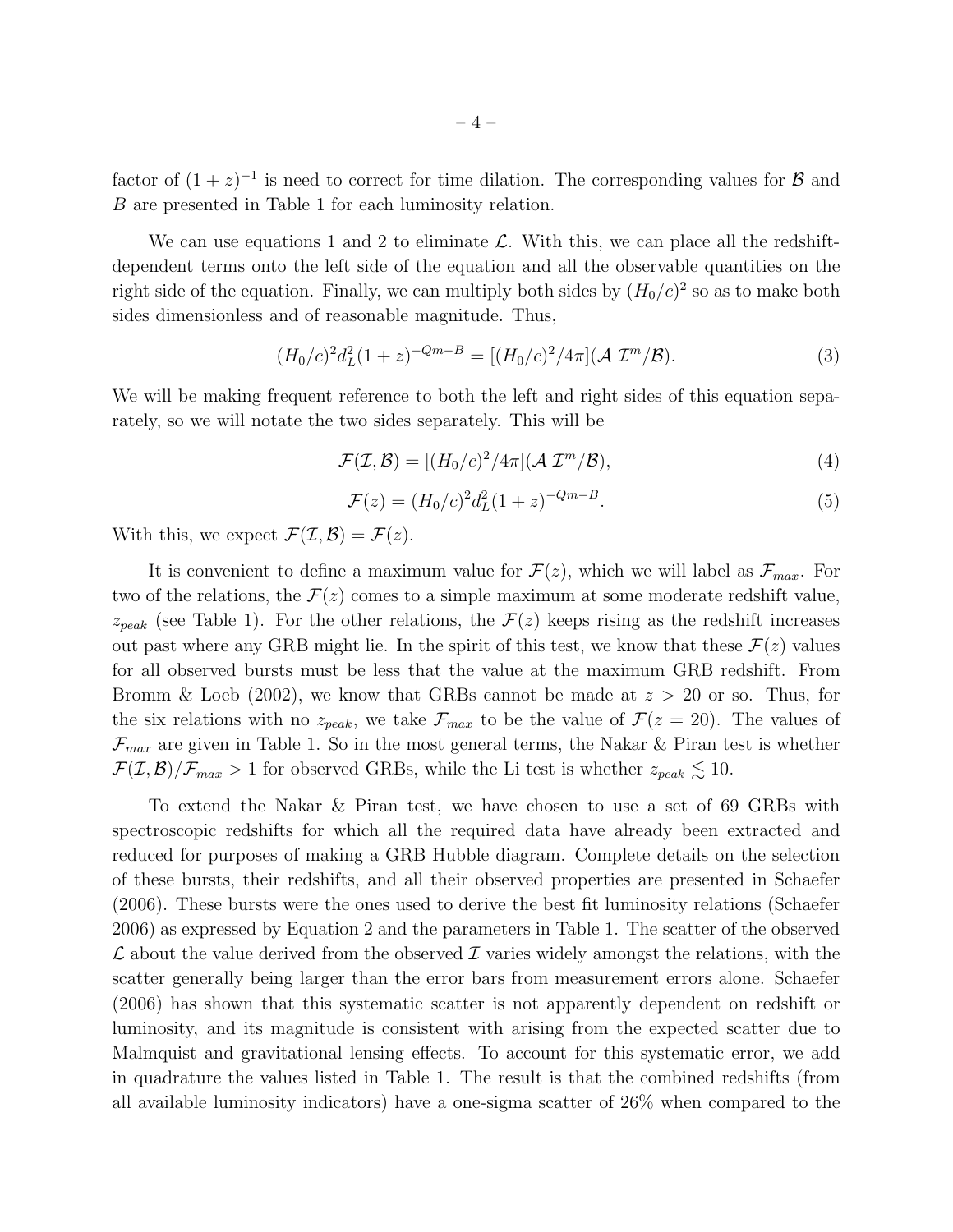spectroscopic redshifts (see Figure 9 of Schaefer 2006). In addition, the reduced chi-square of this comparison is close to unity, demonstrating that the derived error bars are reliable. It is this analysis which validates the use of the luminosity relations to get burst redshifts which are reliable to within the quoted error bars (typically 26%).

#### 3. Test for Ambiguity in Deriving Redshifts

The utility of the luminosity relations is that we can go from observed quantities to the distance. In more detail, we can calibrate the relations with GRBs of known redshift so as to derive A and m, measure I for each burst, calculate  $\mathcal{F}(\mathcal{I}, \mathcal{B})$ , set  $\mathcal{F}(z)$  as being equal to  $\mathcal{F}(\mathcal{I}, \mathcal{B})$ , then determine the luminosity distance and redshift that produces the  $\mathcal{F}(z)$ . The problem that Li (2006) pointed out is that this procedure is ambiguous for the  $E_{\gamma,iso} - E_{peak}$ Amati relation, because there are always two distances/redshifts that produce the observed value  $\mathcal{F}(\mathcal{I}, \mathcal{B})$ . That is, there will always be a redshift below  $z_{peak}$  and a redshift above  $z_{peak}$ for which  $\mathcal{F}(\mathcal{I}, \mathcal{B}) = \mathcal{F}(z)$ . To take a specific example, for the  $E_{\gamma,iso} - E_{peak}$  Amati relation,  $a z = 1.5$  burst could be confused with  $a z = 10.6$  burst, and  $a z = 1$  burst could be confused for a  $z = 18.5$  burst; at least in principle. More importantly, Li points out that the error bars on the derived redshift will be quite large when  $z \sim z_{peak}$ , with the reason being that  $\mathcal{F}(z)$ changes little with redshift. Again with the  $E_{\gamma,iso}-E_{peak}$  Amati relation,  $\mathcal{F}(z)$  is within 10% of  $\mathcal{F}_{max}$  for 2.1 < z < 7.0. Given a one-sigma uncertainty in  $\log \mathcal{L}$  of ~ 0.15 (Amati 2006), any GRB with  $z > 1.4$  will be within one-sigma of  $z_{peak}$ . As such, the test of Li puts severe limits on the utility of one of the luminosity relations for purposes of deriving redshifts.

Amati (2006) defends his relation by pointing to the tight calibration curves over a large dynamic range of luminosities. This is indeed a strong defense if the question is about the existence and the fit parameters (i.e., A and m) for the  $E_{\gamma,iso} - E_{peak}$  relation. This is because bursts with known redshifts will have a unique and well determined value for  $\mathcal{F}(z)$ . But this does not work in the other direction, as a known value of  $\mathcal{F}(z)$  (from the observed  $\mathcal{F}(\mathcal{I}, \mathcal{B})$  does not produce a unique or necessarily well-determined value for the redshift. So both sides are right; the  $E_{\gamma,iso} - E_{peak}$  relation certainly exists, while the relation fails in practice for determining the redshift if  $z \gtrsim 0.9$ .

We now extend the test of Li to all eight luminosity relations. This can be done by calculating the values of  $\mathcal{F}(z)/\mathcal{F}_{max}$  from  $0 < z < 20$ , as we have plotted in Figure 1. The curve that rises the fastest is for the  $E_{\gamma,iso} - E_{peak}$  Amati relation, and we immediately see why it runs into trouble with the test of Li. The reason is that  $z_{peak}$  is in the range of redshift where many GRBs are seen, so that a horizontal line corresponding to  $\mathcal{F}(\mathcal{I}, \mathcal{B})/\mathcal{F}_{max}$ intersects the curve in two places. Also, the nearly flat part of the curve (around  $z_{peak}$ ) implies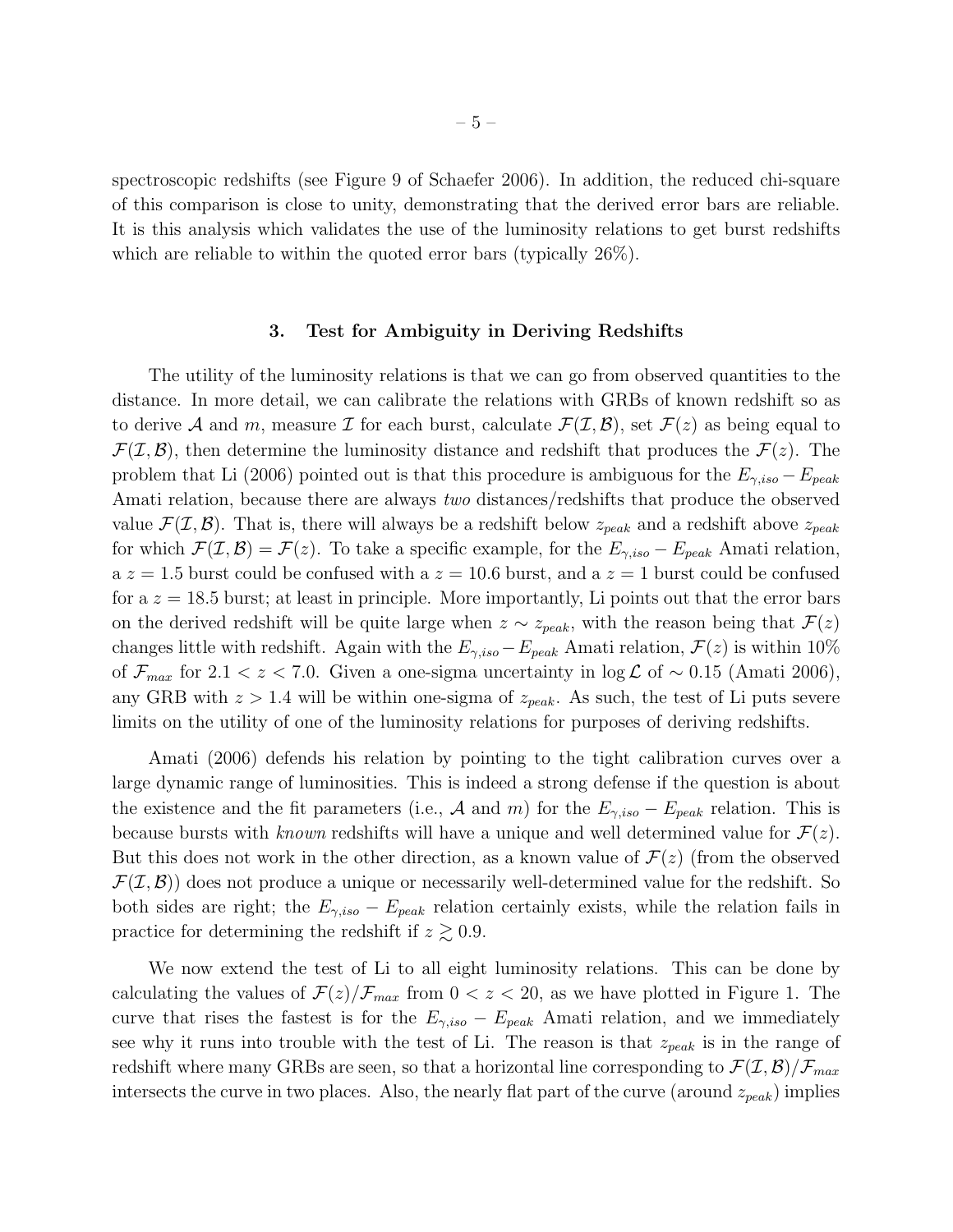that a given measured value of  $\mathcal{F}(\mathcal{I}, \mathcal{B})/\mathcal{F}_{max}$  (with the usual uncertainties) will fit the curve over a large range of redshifts. With this, we see that a luminosity relation will have trouble with the test of Li only if it has  $z_{peak} \lesssim 10$  or if there is a near-flat portion.

Six of the relations have no problem with the test of Li, as they are monotonically rising fast out to high redshifts. Other than the  $E_{\gamma,iso} - E_{peak}$  relation, only one relation has apparent problems, the  $E_{\gamma} - E_{peak}$  relation of Ghirlanda, Ghisellini, & Lazzati (2004). In this case,  $z_{peak} = 7.4$ . So, for example, we might be in danger of confusing a  $z = 3.2$  burst for a  $z = 20$  burst. More importantly, high redshift bursts must have a large uncertainty in any derived redshift. For a one-sigma scatter in  $\log \mathcal{L}$  of ~ 0.06 (Ghirlanda, Ghisellini, & Lazzati 2004), all bursts with redshift  $z \gtrsim 3.4$  will be within one-sigma of each other.

In general, the ambiguities in derived redshifts for the  $E_{\gamma,iso} - E_{peak}$  and  $E_{\gamma} - E_{peak}$ relations can always be resolved. For example, with the  $E_{\gamma}-E_{peak}$  relation, the high redshift branch will return z values that can be rejected due to afterglow being seen at optical wavelengths (as required to observe a jet break) which would be shorter than the Lyman limit. Also, the lower possible redshift will always be much more likely than the higher possible redshift simply due to the rarity of very high luminosity events in the GRB luminosity function. But the general solution is to have multiple luminosity indicators, for which the various indicators will overlap for only one solution. In all, even though there is formally an ambiguity for two of the relations, the ambiguities will always be resolved in practice.

One of the uses of the luminosity indicators is in the construction of a GRB Hubble diagram from bursts with known redshifts. The problems noted by Li are not relevant in this case, as the known redshifts allow us to derive a unique and well-determined value of  $\mathcal{F}(z)$  (for the given cosmology).

In summary: (a) Li's test is easily passed for six of the relations for all questions, (b) the redshift ambiguity will always be resolved in practice for the other two relations, (c) the  $E_{\gamma,iso} - E_{peak}$  and  $E_{\gamma} - E_{peak}$  relations cannot return accurate derived redshifts for  $z \gtrsim 1.4$ and  $z \geq 3.4$  respectively, (d) all eight luminosity relations have no problems for questions (such as the GRB Hubble diagram) involving bursts of known redshifts.

#### 4. Test for Violators

Nakar & Piran (2005) and Band & Preece (2005) report that a large fraction of GRBs violate the idealized requirement that  $\mathcal{F}(\mathcal{I}, \mathcal{B})/\mathcal{F}_{max} \leq 1$  for the  $E_{\gamma,iso} - E_{peak}$  relation. Ghirlanda, Ghisellini, & Firmani (2005) point out that these violations arise only due to the use of an old calibration of the Amati relation and due to unrealistically small adopted error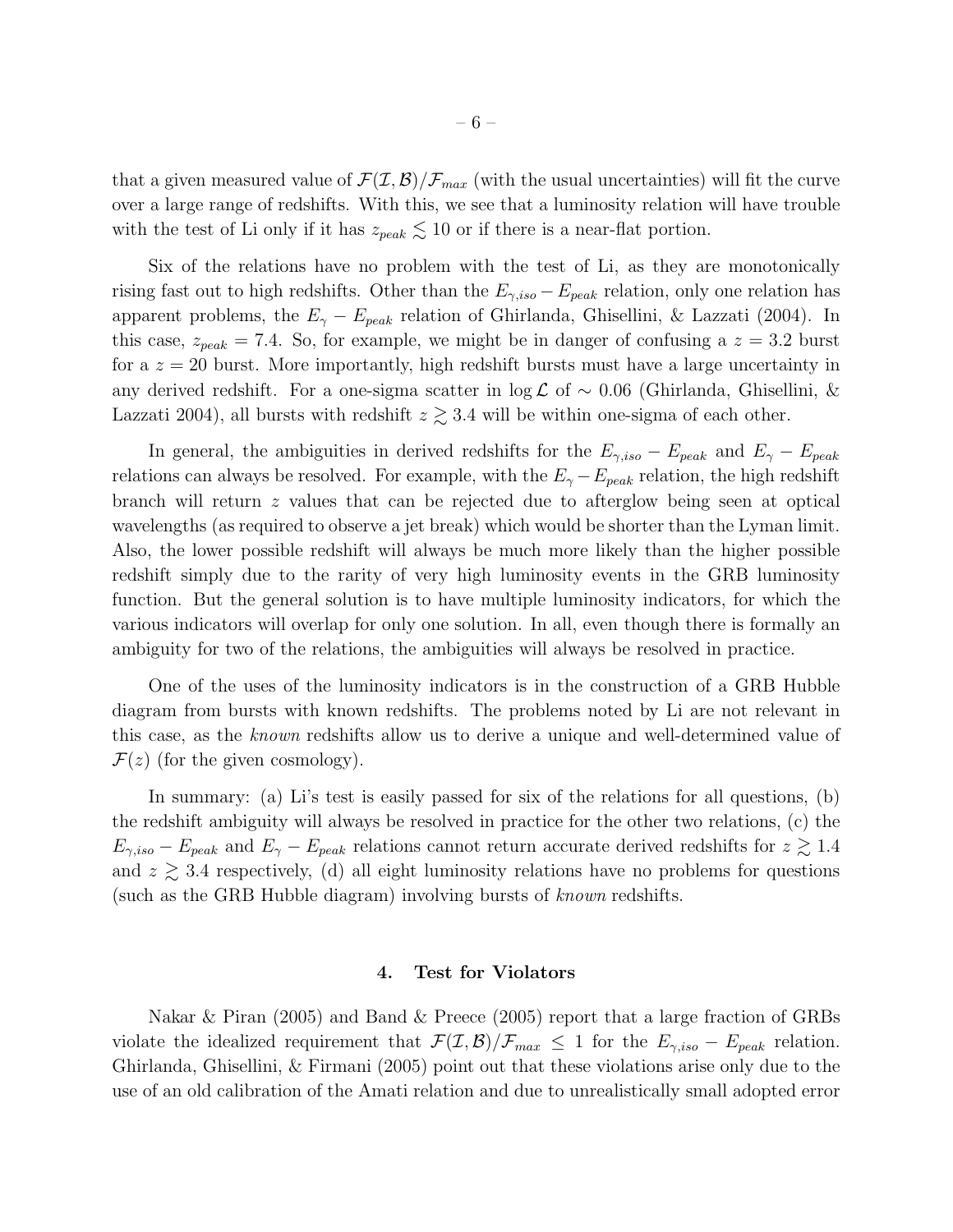bars. For whatever resolution, the test of Nakar & Piran should be extended to all eight luminosity relations.

For the 69 GRBs, we calculate  $\mathcal{F}(\mathcal{I}, \mathcal{B})/\mathcal{F}_{max}$  for each burst. Then we count how many burst have this quantity greater than unity, and hence are violators in the Nakar & Piran test. For each luminosity relation, the fraction of violators are given in the last column of Table 1. Three of the relations have zero violators. Three other relations each have only two bursts that are just barely in violation, where the violators are all within 0.6-sigma of the expected value of  $\mathcal{F}(z)/\mathcal{F}_{max}$ . Thus, these six relations pass the Nakar & Piran test. But two relations (the  $E_{\gamma,iso} - E_{peak}$  and  $E_{\gamma} - E_{peak}$  relations) have substantial fractions of violators, and it is no coincidence that these are the same relations that have  $z_{peak} \lesssim 10$ .

For the two relations with the most violators, we have plotted the observed  $\mathcal{F}(\mathcal{I}, \mathcal{B})/\mathcal{F}_{max}$ and the theoretical  $\mathcal{F}(z)/\mathcal{F}_{max}$  as a function of redshift (see Figure 2). If the luminosity indicators were perfect, then all the observed points would fall along the smooth curve. The plotted error bars as well as the apparent scatter about the model curve illustrate the typical scatter that arises in each relation. Violators of the Nakar & Piran test are those GRBs that are higher than zero on this log-scale.

By using a sample of bursts with spectroscopic redshifts, we can better see what is going on. In particular, we see that the most of the GRBs have redshifts where  $\log[\mathcal{F}(z)/\mathcal{F}_{max}] \approx 0$ , and so the normal scatter in the relation naturally creates many violators. At  $z_{peak}$ , we expect half the bursts to be violators. And for redshifts of  $z > 1.4$ , we have  $\mathcal{F}(z)/\mathcal{F}_{max}$  close to unity, so somewhat less than 50% of the bursts should be violators. We see from Figure 2 that the violators are simply the upper tail of a normal distribution, and hence do not significantly violate the  $E_{\gamma,iso} - E_{peak}$  relation.

For the  $E_{\gamma} - E_{peak}$  relation of Ghirlanda, Ghisellini, & Lazatti (2004), Figure 2 shows a similar situation with only five violators, all with  $\lt 1 - \sigma$  deviations. The curve is near zero for the higher redshifts, the violators are all at high redshift, and the scatter about the curve is normally distributed. Again, the existence of violators appears to be a simple consequence of the expected scatter from both systematic and observational errors.

In summary of our generalized Nakar & Piran test, we find that all eight luminosity relations satisfy the test. In particular, while some bursts have  $\mathcal{F}(\mathcal{I}, \mathcal{B})/\mathcal{F}_{max} > 1$ , this is an expected consequence of ordinary scatter about the best fit relation.

#### REFERENCES

Amati. L. et al. 2002, A&A, 390, 81.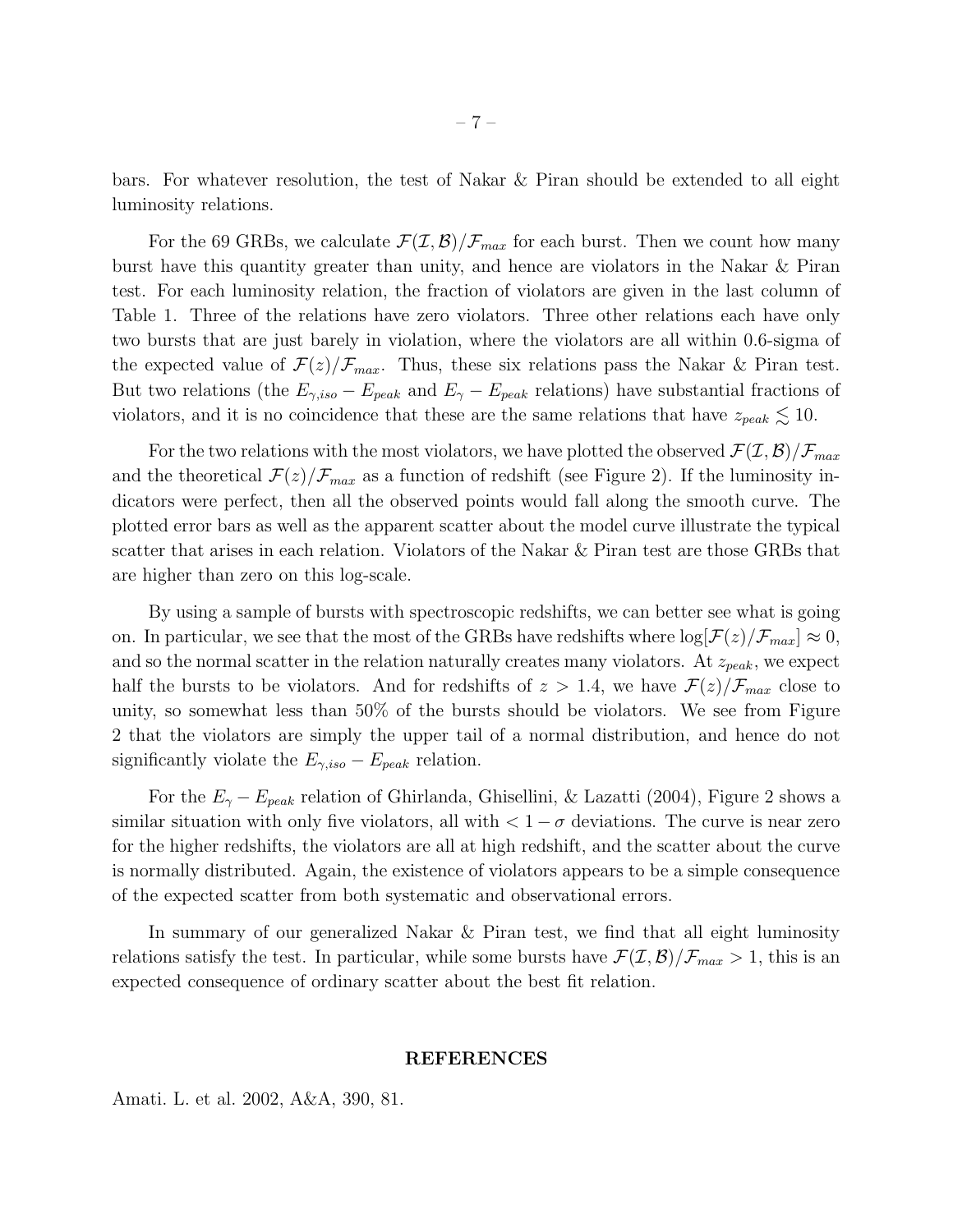- Amati. L. 2006, MNRAS, in press, [astro-ph/0601553.](http://arxiv.org/abs/astro-ph/0601553)
- Band D. L. & Preece, R. D. 2005, ApJ, 627, 319.
- Bromm, V. & Loeb, A. 2002, ApJ, 575, 111.
- Eichler, D. & Levinson, A. 2004, ApJLett, 614, L13.
- Fenimore, E. E. & Ramirez-Ruiz, E. 2000, [astro-ph/0004176.](http://arxiv.org/abs/astro-ph/0004176)
- Firmani, C., Avila-Reese, V., Ghisellini, G., & Ghirlanda, G. 2006, MNRAS, submitted  $(astro-ph/0605430).$  $(astro-ph/0605430).$
- Giannios, D, & Spruit, H. C. 2006, A&A, submitted, [astro-ph/0611385.](http://arxiv.org/abs/astro-ph/0611385)
- Ghirlanda, G., Ghisellini, G., & Lazzati, D. 2004, ApJ, 616, 331.
- Kobayashi, S., Ryde, F., & MacFadyen, A. 2002, ApJ, 577, 302.
- Li, L.-X.. 2006, MNRAS, submitted, [astro-ph/0607366.](http://arxiv.org/abs/astro-ph/0607366)
- Liang, E. W., Dai, Z. G., & Wu, X. F. 2004, ApJLett, 606, L29.
- Mészáros, P., Ramirez-Ruiz, E., Rees, M. J., & Zhang, B. 2002, ApJ, 578, 812.
- Nakar, E., & Piran, T. 2005, MNRAS, 360, L73.
- Norris, J. P., Marani, G. F., & Bonnell, J. T. 2000, ApJ, 534, 248.
- Rees, M. J. & Mészáros, P. 2005, ApJ, 628, 847.
- Schaefer, B. E. 2002, Gamma-Ray Bursts: The Brightest Explosions in the Universe (Harvard).
- Schaefer, B. E. 2004, ApJ, 602, 306.
- Schaefer, B. E. 2006, ApJ, in press, [astro-ph/0612285.](http://arxiv.org/abs/astro-ph/0612285)
- Thompson, C., Mészáros, P., & Rees, M. J. 2006, ApJ, submitted, [astro-ph/0608282.](http://arxiv.org/abs/astro-ph/0608282)

This preprint was prepared with the AAS IATEX macros v5.2.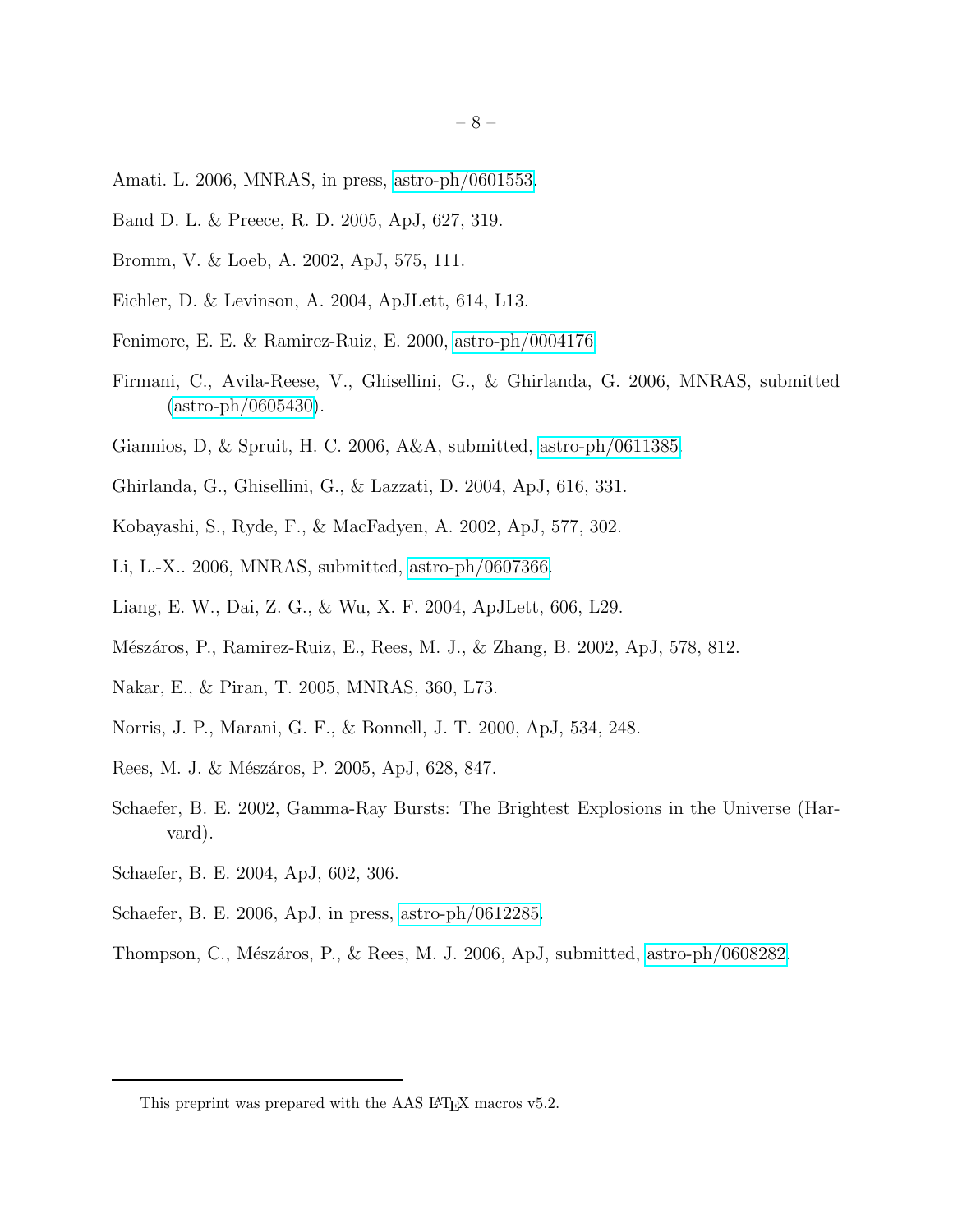Table 1. Luminosity Relations

| Relation                             |                                   | m                       | Q              | А                                                                    | $\mathcal B$                           | B                        | ${\cal F}({\rm z})_{max}$ | $z_{peak}$                       | $\sigma_{\log L}$    | Violators <sup>a</sup>                            |
|--------------------------------------|-----------------------------------|-------------------------|----------------|----------------------------------------------------------------------|----------------------------------------|--------------------------|---------------------------|----------------------------------|----------------------|---------------------------------------------------|
| $\tau_{la}L$<br>V-L<br>$E_{peak}$ -L | $\tau_{lag}$<br>$E_{peak}$        | $-1.01$<br>1.77<br>1.68 | $-1$           | $1.8 \times 10^{51}$<br>$3.2 \times 10^{55}$<br>$1.1 \times 10^{48}$ | $P_{bolo}$<br>$P_{bolo}$<br>$P_{bolo}$ | $\overline{0}$<br>0<br>0 | 139<br>13.7<br>18.0       | $\gg 20$<br>$\gg 20$<br>$\gg 20$ | 0.39<br>0.40<br>0.36 | $0\%$<br>$4\%$ <sup>b</sup><br>$3\%$ <sup>c</sup> |
| $E_{peak}$ - $E_{\gamma,iso}$        | $E_{peak}$                        | 2.04                    |                | $8.5 \times 10^{47}$                                                 | $S_{bolo}$                             |                          | 0.56                      | 3.8                              | 0.15                 | $44\%$ <sup>d</sup>                               |
| $E_{peak}$ - $E_{\gamma}$            | $E_{peak}$                        | 1.61                    |                | $4.5 \times 10^{46}$                                                 | $S_{bolo}F_{beaming}$                  |                          | 1.23                      | 7.4                              | 0.16                 | $19\%$ <sup>e</sup>                               |
| $\tau_{RT}$ - $L$                    | $\tau_{RT}$                       | $-1.21$                 | $-1$           | $2.1 \times 10^{51}$                                                 | $P_{bolo}$                             | $\overline{0}$           | 75.4                      | $\gg 20$                         | 0.47                 | $0\%$                                             |
| $N_{peak}$ -L                        | $N_{peak}$                        | $\overline{2}$          | $\overline{0}$ | $2.1 \times 10^{50}$                                                 | $P_{bolo}$                             | $\overline{0}$           | 3002                      | $\gg 20$                         | $\Omega$             | $0\%$                                             |
| $E_{peak}T_{0.45}$ -L                | $E_{peak}^{1.62}T_{0.45}^{-0.49}$ |                         | 1.91           | $3.2 \times 10^{48}$                                                 | $P_{bolo}$                             | $\overline{0}$           | 8.95                      | $\gg 20$                         | 0.16                 | $4\%$ <sup>f</sup>                                |

<sup>a</sup>log[ $\mathcal{F}(\mathcal{I}, \mathcal{B})/\mathcal{F}_{max}$ ] values for the violators are given with footnotes.

 $^{\rm b}0.46\pm1.01$  for GRB 050502 and  $0.19\pm1.17$  for GRB 060526.

 $^{\rm c}0.48\pm0.93$  for GRB 050904 and  $0.10\pm1.11$  for GRB 060605.

 $^{\rm d}1.22 \pm 0.45$  for GRB 970508, 0.49  $\pm$  0.42 for GRB 971214, 0.57  $\pm$  1.04 for GRB 980613, 0.29  $\pm$  0.41 for GRB 980703, 0.02  $\pm$  0.42 for GRB 990123, 0.13±0.37 for GRB 000210, 0.62±0.41 for GRB 000911, 0.04±0.62 for GRB 020405, 0.16±0.76 for GRB 021004,  $0.24 \pm 0.70$  for GRB 030115,  $0.46 \pm 1.19$  for GRB 050406,  $0.37 \pm 0.89$  for GRB 050502,  $0.55 \pm 0.47$  for GRB 050603,  $1.16 \pm 0.51$  for GRB 050820,  $0.92 \pm 0.57$  for GRB 050904,  $0.06 \pm 0.53$  for GRB 050908,  $0.80 \pm 0.49$  for GRB 050922,  $0.51 \pm 0.64$  for GRB 051109,  $0.61 \pm 0.67$  for GRB 060108,  $0.43 \pm 0.81$  for GRB 060116,  $0.16 \pm 0.57$  for GRB 060124,  $0.40 \pm 0.55$  for GRB 060206,  $0.43 \pm 0.96$  for GRB 060223,  $0.25 \pm 0.43$  for GRB 060418,  $0.52 \pm 0.77$  for GRB 060502,  $0.61 \pm 0.54$  for GRB 060604,  $1.27 \pm 0.69$  for GRB 060605, and  $0.27\pm0.57$  for GRB 060607.

 $e_{0.07} \pm 0.62$  for GRB 050318, 0.26  $\pm$  0.88 for GRB 050505, 0.18  $\pm$  0.58 for GRB 050904, 0.20  $\pm$  0.55 for GRB 060124, and  $0.70\pm0.74$  for GRB 060210.

 ${\rm ^f0.19 \pm 0.55}$  for GRB 050904 and  $0.30 \pm 0.82$  for GRB 060605.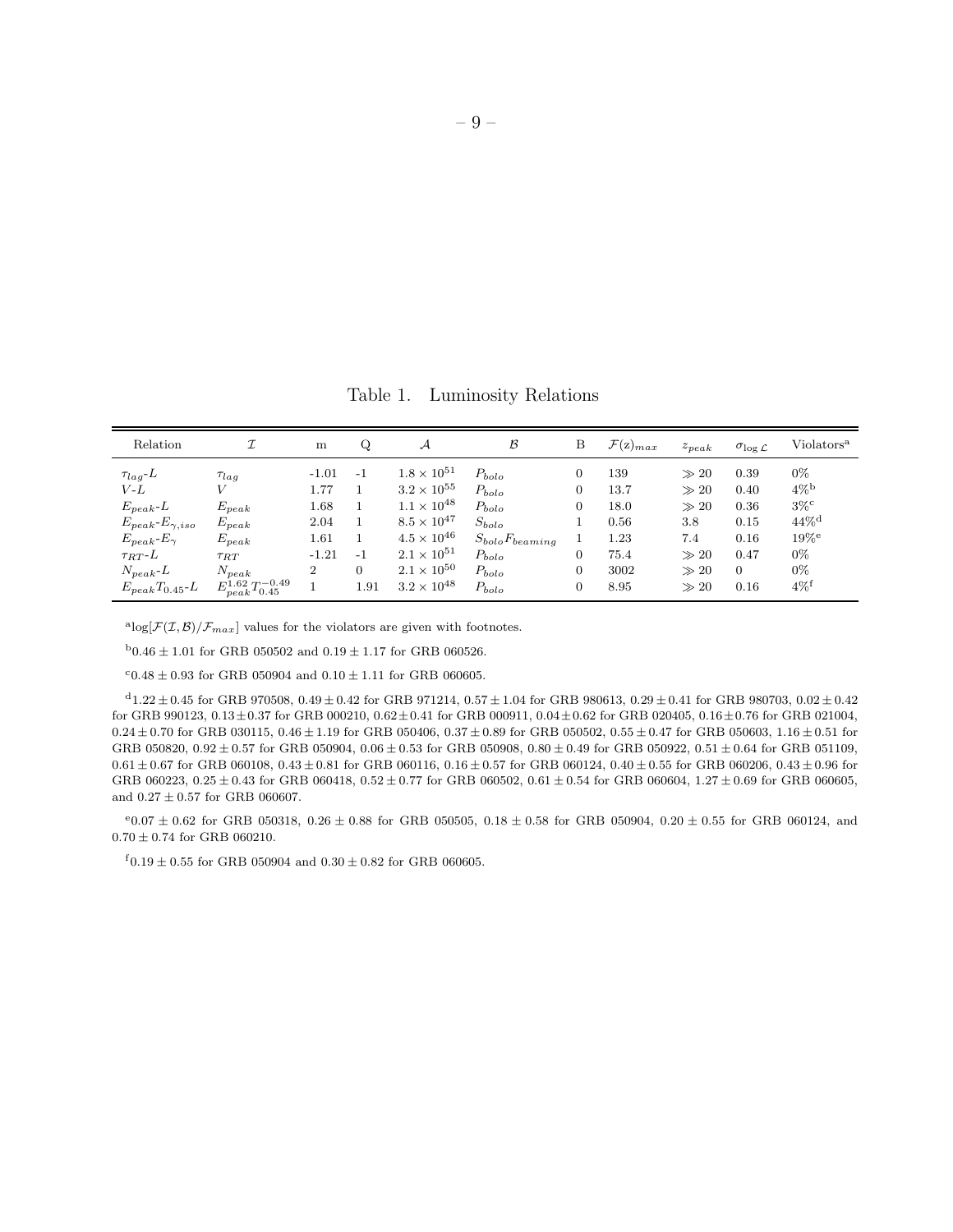

Fig. 1.—  $\mathcal{F}(z)/\mathcal{F}_{max}$  for the eight luminosity relations. The eight curves, from left to right where they intersect the horizontal line at 0.4 are for the  $E_{peak}$ - $E_{\gamma,iso}$ ,  $E_{peak}$ - $E_{\gamma}$ ,  $E_{peak}T_{0.45}$ -L,  $V-L$ ,  $E_{peak}$ -L,  $\tau_{RT}$ -L,  $\tau_{lag}$ -L, and  $N_{peak}$ -L relations. The last six of these relations all meet at 1.0 for  $z = 20$  as the  $\mathcal{F}_{max}$  value was taken at  $z = 20$  for these relations with  $z_{peak} \gg 20$ . When dealing with GRBs of unknown redshift, the value of  $\mathcal{F}(\mathcal{I}, \mathcal{B})/\mathcal{F}_{max}$  is derived from the data, the  $\mathcal{F}(z)/\mathcal{F}_{max}$  is set equal to this, and then the plot is used to determine the redshift of the GRB. Li (2006) realized that the  $E_{peak}$ - $E_{\gamma,iso}$  relation is ambiguous (in that two redshifts will both fit the observations) and that the uncertainty in the derived redshift will be large for bursts near the peak in the curve. With our generalized test, we see that the  $E_{peak}$ - $E_{\gamma}$  relation also has the same problem, but at higher redshifts. Given the typical uncertainties, this means that the  $E_{peak}$ - $E_{\gamma,iso}$  and  $E_{peak}$ - $E_{\gamma}$  relations cannot be used with any accuracy to determine the redshifts of GRBs with  $z \gtrsim 1.4$  and  $z \gtrsim 3.4$  respectively. These problems arise due to the  $\mathcal{F}(z)/\mathcal{F}_{max}$  function having a maximum (at  $z_{peak}$ ) at redshifts below  $\sim$  10. However, all other luminosity relations easily pass the test of Li. Also, when the GRB redshift is known from optical spectroscopy, the  $\mathcal{F}(z)/\mathcal{F}_{max}$  value will be uniquely and accurately determined, so all eight luminosity relations are fine for questions like the calibration of the relations and the construction of the GRB Hubble diagram.